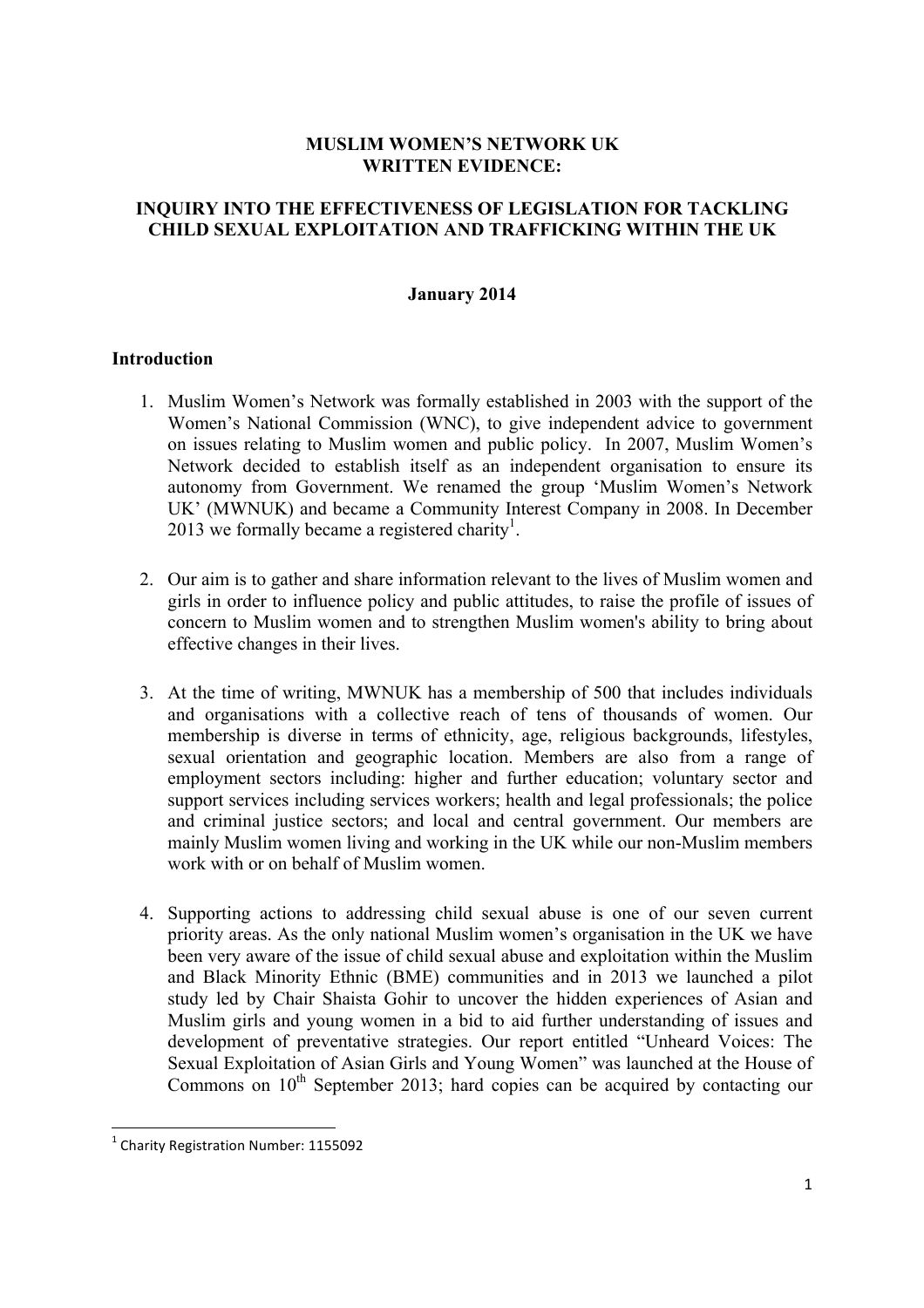office whilst electronic copies are available online at our website: http://www.mwnuk.co.uk/resourcesDetail.php?id=97.

### **Summary**

- 5. Current legislation, including the Sexual Offences Act 2003, is generally fit for preventing and tackling child sexual exploitation and trafficking of children within the UK. However, its effectiveness is being undermined due to a lack of proper utilisation.
- 6. Similarly, current legislation is also generally suitable for the varied forms of sexual exploitation. However, there is a need to keep the suitability of such legislation under constant review so as to ensure that all dynamics are covered.
- 7. There is a disparity between incidents of child sexual exploitation and prosecutions due to a lack of proper training and understanding, particularly in regards to BME victims. Legislative changes will not necessarily assist in securing prosecutions of perpetrators without a collective understanding by all frontline service providers, including the police, and a unified multi-agency approach towards tackling child sexual exploitation generally and within the BME and Muslim communities. In this regard it may assist to highlight within training for the police how existing offences relate to the various models of grooming and sexual exploitation and how prosecution can be achieved in such cases.
- 8. In a similar vein, whilst legislation may be a useful tool by which to require specialist sexual violence support and advocacy for sexually exploited child witnesses before, during and after their time in court, this will not be effective without a proper understanding of the vulnerabilities of BME and Muslim victims. In this regard it is vital that all service providers, including health officials, social services and other local agencies, work collectively to protect victims and prevent exploitation. Proper information sharing and early identification of child sexual exploitation will only be achieved with proper training and procedures put in place between all service providers.
- 9. It is likely that proper scrutiny and vigilance of current missing and absent categories used by the police are capable of identifying risk/experience of sexual exploitation. To this end, such vigilance should be demonstrated by other agencies including schools and colleges.

# **Evidence**

10. MWNUK's constant concern has been that whilst child sexual exploitation is a complex and widespread issue prevalent in all communities, the needs of BME victims of such sexual abuse are at particular risk of being overlooked by service providers and support agencies. Our report, which includes 35 case studies of victims, has highlighted these issues in detail and several more cases have been brought to our attention since the launch of the report; we hope these are taken into consideration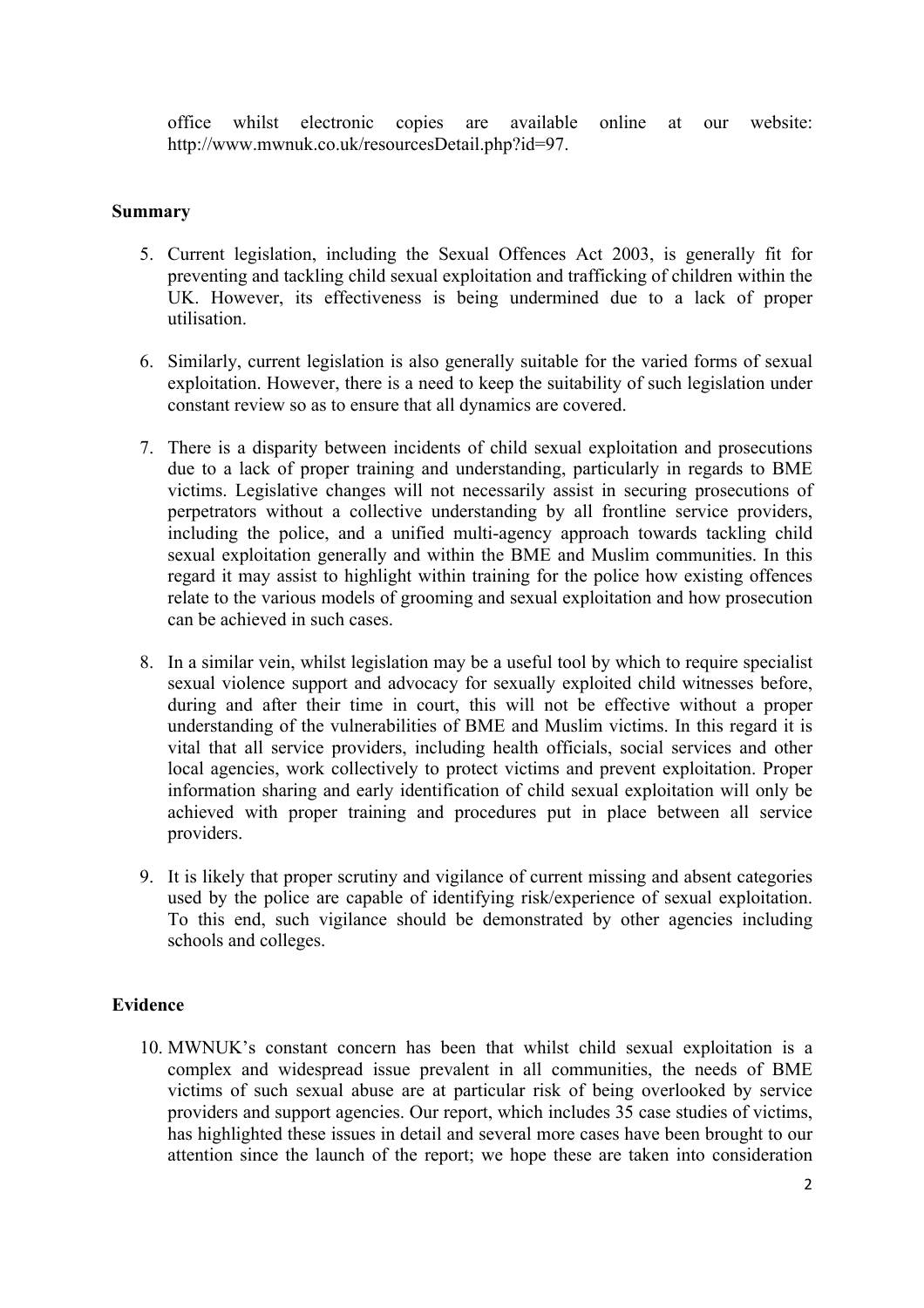during your investigation into the effectiveness of legislation for tackling child sexual exploitation and trafficking within the UK.

- 11. It is our opinion that whilst there is generally sufficient legislative measures available by which to prevent and tackle child sexual exploitation and trafficking of children within the UK, its effectiveness is limited due to a lack of proper utilisation in the first instance. We also consider that there is generally sufficient legislation available which can be relied upon in order to combat the varied forms of sexual exploitation and grooming. We would ask however that suitability of legislation be kept under constant review in order to ensure that any new models that come to light can be accounted for and tackled; the new offence to combat sexual offences involving the internet was a welcoming introduction given the frequent occurrence of this model in case studies in its various formats.
- 12. It is also vital to understand the specific dynamics of each individual case and appreciate that there will be differences even where the same model of grooming is being utilised. For example, within the "older boyfriend" model uncovered, whilst there was a pattern of providing gifts to victims, in an overwhelming majority of case studies a particular point of exploitation for BME victims were promises of love and marriage, which could act as a means of enticement due to a desire to avoid an arranged or forced marriage. Moreover, blackmailing on the basis of shame and honour was a threat used to control and continue exploitation. This highlights the need to understand the specificities involved, and vulnerabilities of, BME and Muslim victims of sexual exploitation. It is our opinion that it is this lack of awareness and understanding of BME and Muslim victims which reduces the effectiveness of available legislation in tackling child sexual exploitation and trafficking. This in turn becomes the reason for the disparity between incidents of child sexual exploitation and prosecutions.
- 13. To repeat the findings contained within our report, there was a general consensus amongst those interviewed during our pilot study that front line professionals, including the police, were failing to identify many cases involving BME victims<sup>2</sup>.
- 14. We have found that despite police involvement at some stage, victims continued to remain within the circle of exploitation and abused. In one example, following police involvement the case was taken to court and one of the perpetrators deported but the victim remained in fear of the other men involved who continued to threaten her. In another, despite reports being made to the police no concrete actions were taken which meant that two sisters in the same family became victims of sexual exploitation with a third moving cities in order to protect herself from the perpetrators. The police were also accused of being reluctant to intervene in suspected cases involving Asian and Muslim victims due to cultural sensitivities.

""""""""""""""""""""""""""""""""""""""""""""""""""""""""""""

 $2$  Unheard Voices: The Sexual Exploitation of Asian Girls and Young Women, Muslim Women's Network UK, September 2013, page 94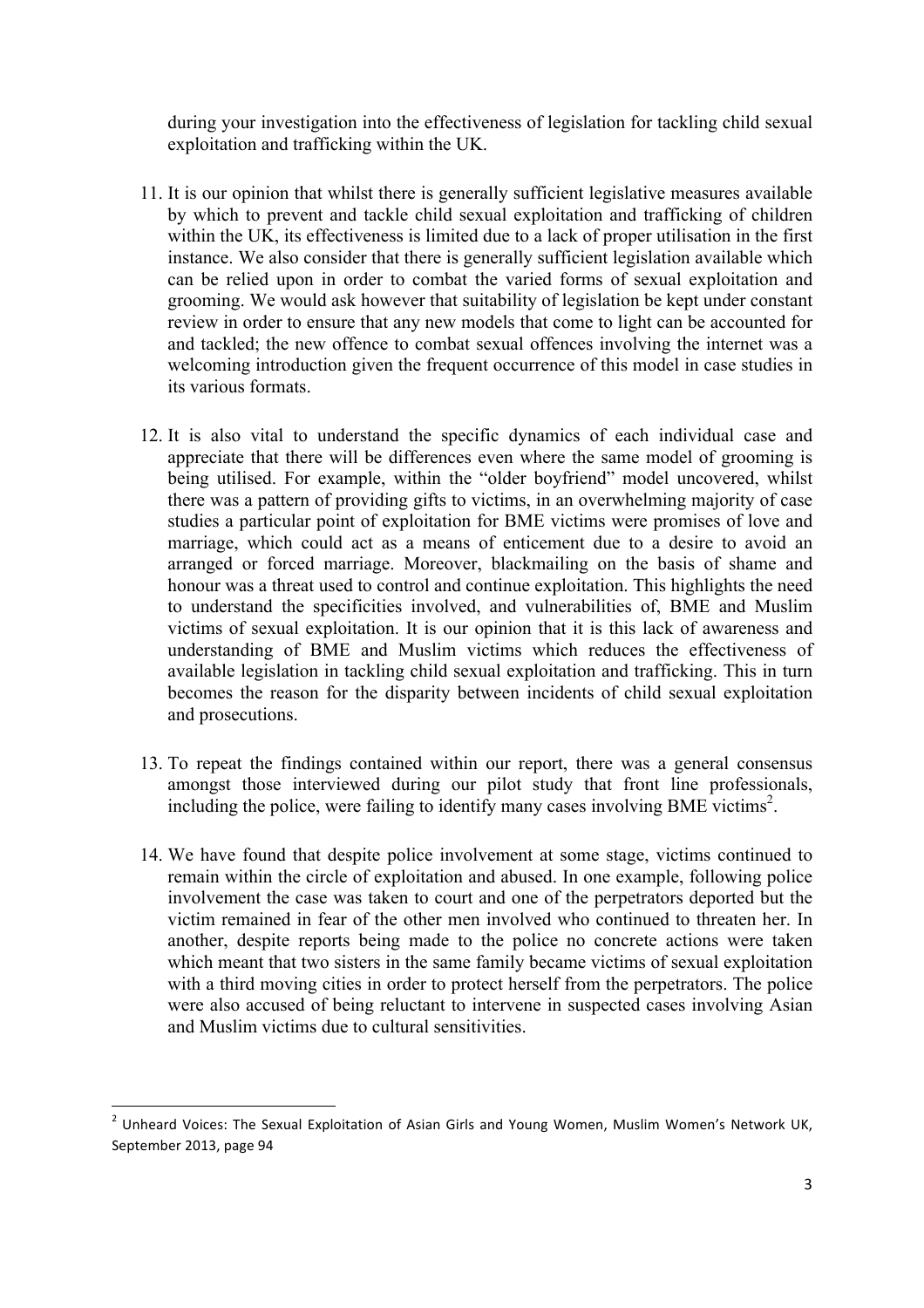- 15. We submit that any such reluctance, and lack of awareness of the wider situation in terms of the victim's safety whether from perpetrators or even own family members, only leads to worsening a difficult situation for victims where there are already various barriers to reporting including blackmail involving shame and honour, threats of violence, guilt and drug and alcohol dependency. To then not assist those who take the steps to come forward results in a further barrier that silences. We would also ask that provisions be put in place by which protection can be provided to victims such as safe and supported accommodation with proper account being taken of any additional perpetrators, or supporters of perpetrators, being involved.
- 16. Moreover, whilst we acknowledge that the ability to prosecute can be hindered by the unwillingness of victims to report crimes, it is our opinion that better investigatory techniques and evidence-gathering would in many situations resolve the need for the victim to come forward and provide a statement. We have an example of a case where an immediate relative wished to report that a girl under the age of 16 was being sexually exploited but the police refused to take this further without the victim herself giving evidence. In another case, the under-age victim was found in cars and properties of older men and sexual exploitation was strongly suspected and even reported by relatives and yet nothing was pursued as the victim would not cooperate despite ample avenues available to at least protect the child from any further contact. This approach is unhelpful and greatly hinders tackling child sexual exploitation given that the very nature of crimes are based upon silencing a victim, particularly where the victim is BME or Muslim. We strongly urge that this blatant barrier to prosecution and prevention of child sexual exploitation be given due consideration and changes be made, whether through policy or practice, so as to allow cases to be taken further without requiring such heavy reliance on the victim alone.
- 17. In a similar vein, it was highlighted that health practitioners, schools, colleges, children's social services and Local Safeguarding Children's Boards were also failing to recognize risk indicators. There were cases where victims had suffered health problems and visited health professionals for example, and yet risk indicators were not being used perhaps as BME and Muslim victims were not considered vulnerable to sexual abuses. There was also a fear in approaching children's social services that the victims would not be believed or even blamed; actions such as assigning social workers only to girls and not boys when sexual activity is suspected would suggest this to be the case, with a culture of holding girls responsible. Moreover, whilst some schools are carrying out work to identify offenders and victims, the pressures of the school curriculum and the lack of appropriate training has meant that both victims and offenders have fallen through the detection net.
- 18. A further failure by schools and other organisations was the inability to establish the patterns of victims going missing; some schools did not report missing or absent students early enough or were dismissive of the absences; there is a lack of understanding that truancy may not just be due to a lack of commitment to education but due to being exploited. Moreover, given that our report found that schools were a way to find and exploit Asian and Muslim girls due to the fact that such victims would be unlikely to be out at evenings, it is worrying that schools have not been proactive in protecting victims and highlighting perpetrators.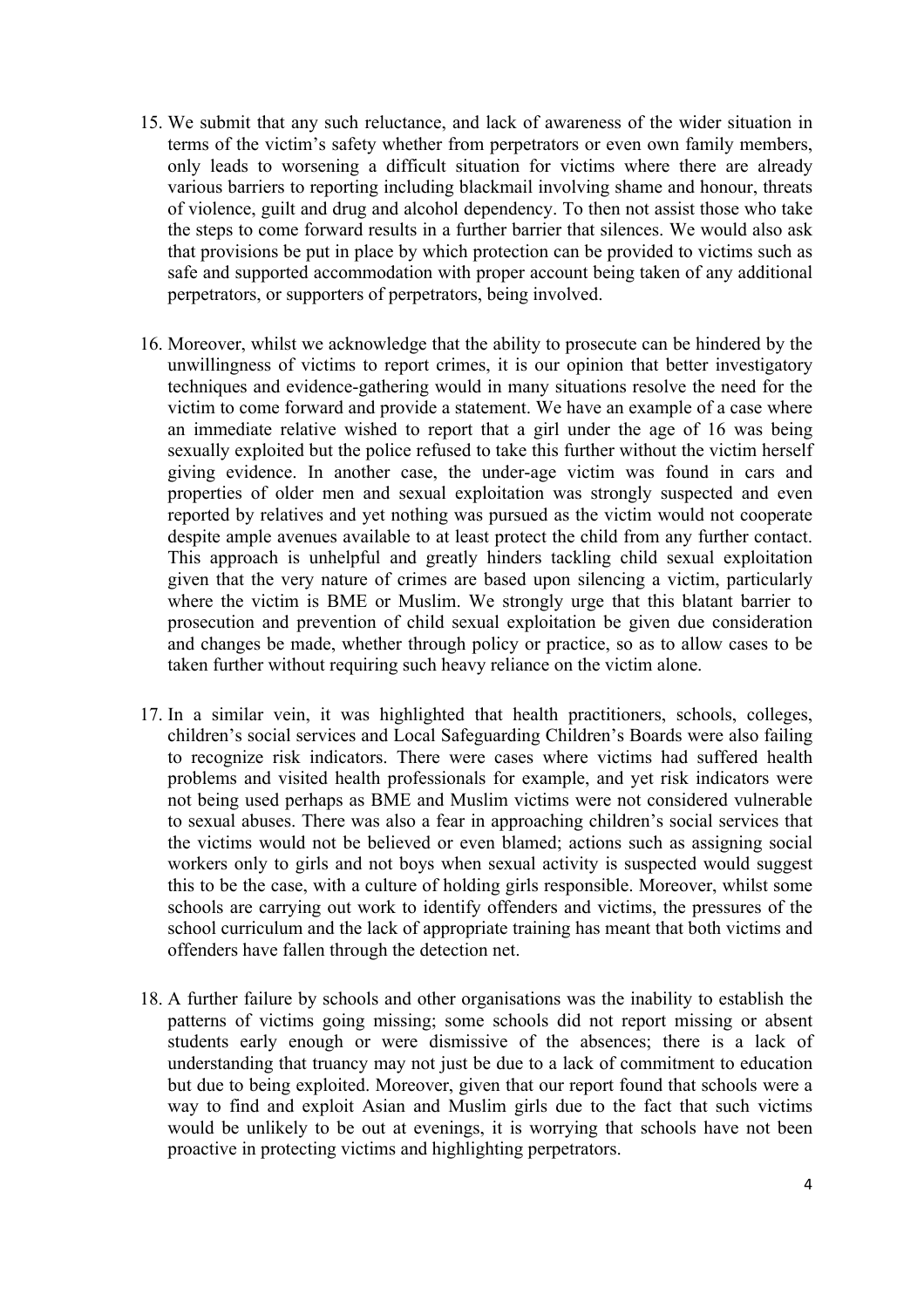- 19. This highlights the fact that information sharing and identification of child sexual exploitation is certainly not being carried out effectively by local agencies and related organisations despite the fact that proper vigilance and a multi-agency approach could assist in the prevention of sexual exploitation and trafficking and not just prosecution. In our opinion, additional legislation will be irrelevant without a proper action plan and effective policies and procedures in place which allows notification and early identification.
- 20. Similarly, whilst we would welcome any legislation which may allow specialist sexual violence support and advocacy for sexually exploited child witnesses before, during and after their time in court, this will not be effective without a proper understanding of the vulnerabilities of BME and Muslim victims. Victims have expressed how frontline professionals did not understand the severity of the situation for them; there was a lack of understanding of the fact that they were not only in fear of the perpetrators and their associates for the purposes of the case but also potentially from own family members and wider community worried about honour and shame. There was also a lack of understanding of the guilt or emotional attachment that may be felt. Adequate training on cultural and/or faith factors relative to BME and Muslim victims is required in order to ensure proper support and advocacy is being provided; without this, legislation will only act as a tick-box exercise which may end up doing more harm than good in the sense it would deter victims from coming forward due to the apathy shown.
- 21. In our opinion, proper scrutiny and vigilance of current missing and absent categories used by the police are certainly capable of identifying risk/experience of sexual exploitation and indeed it came to our surprise that despite such records in some cases police were still unable to identify patterns. It would be of great assistance if police forces analysed their data of missing Asian and Muslim girls, investigated how these cases were categorized and attempted contact to ensure they are now safe and not being exploited.
- 22. We would add further that such vigilance should be demonstrated by other agencies including schools and colleges which would allow for early intervention as well as prevention for other potential victims.
- 23. It is apparent from our experiences that there have been constant failures by generic and statutory organisations in identifying BME and Muslim victims which has greatly hindered prosecution and prevention. We would ask that rather than merely concentrating upon legislative measures, it is vital that resourcing and funding for culturally appropriate frameworks be considered a priority as without proper training and understanding to identify and deal with cases, the legislation will remain ineffective.
- 24. We would ask that child sexual exploitation training be provided to frontline professionals such as police and social workers which allows the development of an understanding of sexual exploitation of BME victims and of the different types of offender-victim models which exist. In this regard it may also assist to highlight how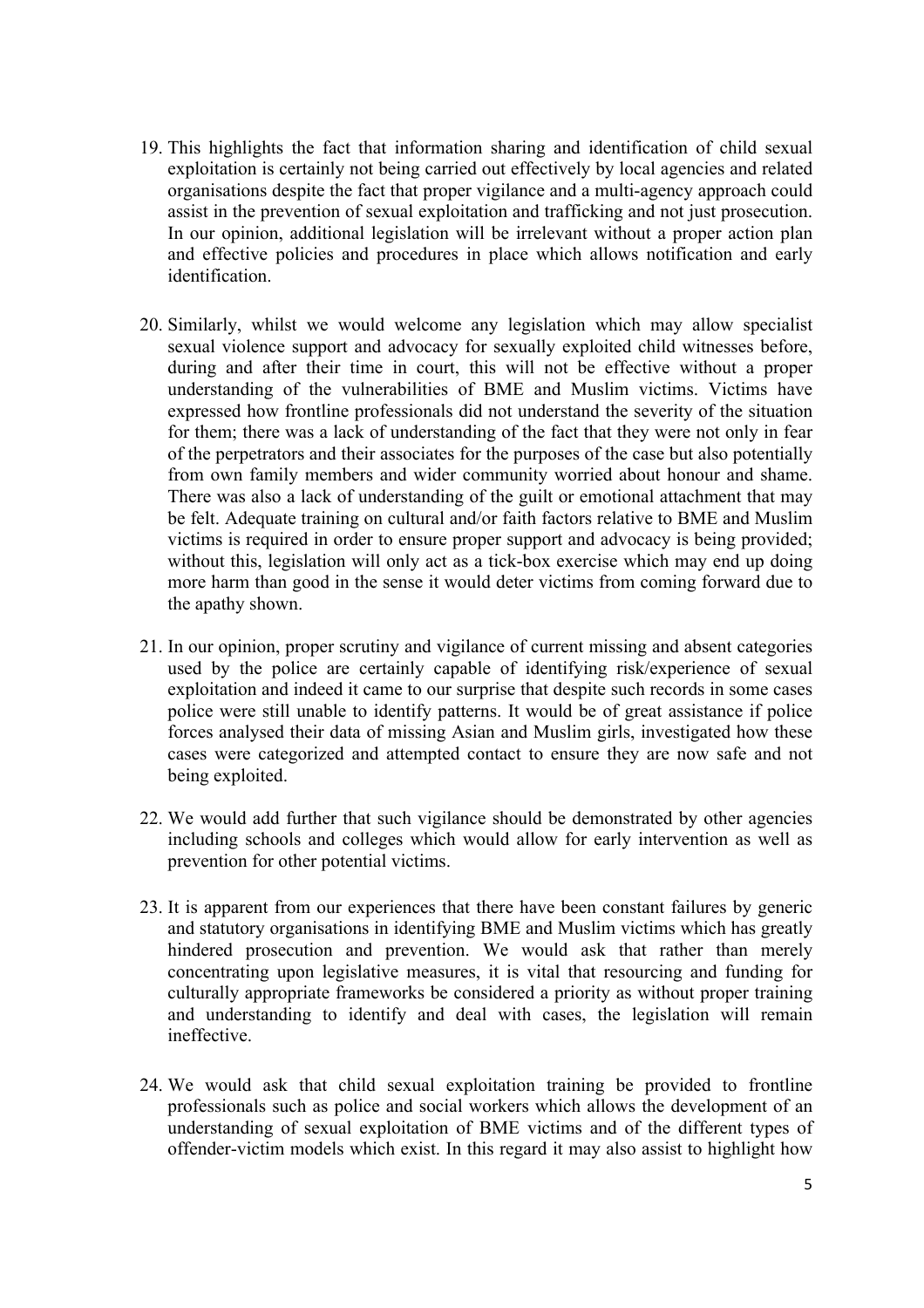existing offences, such as offences against persons with a mental disorder impeding choice<sup>3</sup>, relate to the various models and scenarios of grooming and sexual exploitation and how prosecution can be achieved in such cases.

- 25. We further recommend that police and local authorities, and in particular Local Safeguarding Children's Boards, work in partnership with local community organisations, such as women's groups and religious institutions, to raise awareness of child sexual exploitation and establish prevention and protection strategies amongst BME communities including parents and young people. This is especially vital to consider given that issues of honour and stigma make it difficult for such community members to deal with such crimes, whether in terms of prevention, initial disclosure or proceeding through court, without additional support.
- 26. We would also ask that pragmatic approaches are taken in pursuing prosecutions so as not to place sole reliance upon the evidence of the victim. We would also ask that consideration be given to alternative means by which to give victims the opportunity to come forward; a victim may not be willing to talk to the police for example but may be willing to speak to an individual through a culturally and faith sensitive specialist helpline which may assist in the victim eventually being able to come forward and provide evidence.

# **Final Comments**

- 27. As a point of clarification, given we have referred to the need to consider the vulnerabilities of Muslim victims or alternatively have provided examples of case studies of Muslim victims when discussing the need for faith sensitive support mechanisms, we must explain that our comments and examples have been limited to BME and/or Muslim victims due to the nature of our organisation and its work. As a national Muslim women's organisation our work predominantly deals with Muslim and BME women albeit we also work with individuals of other faiths and are therefore also aware of issues of relevance to other faith communities. In turn we wish to clarify that where we ask for faith and culturally sensitive support packages and mechanisms we do so on behalf of victims of all race, ethnicity, religion and faith.
- 28. Similarly, where we refer to case studies or examples relating to female victims or alternatively male offenders we do so as a result of the work that has been undertaken by us. We fully appreciate that boys and young men can become victims of child sexual abuse as well and similarly appreciate that offenders can be both male and female.
- 29. As a national women's organisation committed to combatting child sexual abuse, Muslim Women's Network UK would like to express its willingness to assist through training, support, information or advice or any other means in order to ensure that cases are prosecuted accordingly and preventative measures put in place for the future.

""""""""""""""""""""""""""""""""""""""""""""""""""""""""""""

 $3$  Sections 30 – 33 Sexual Offences Act 2003